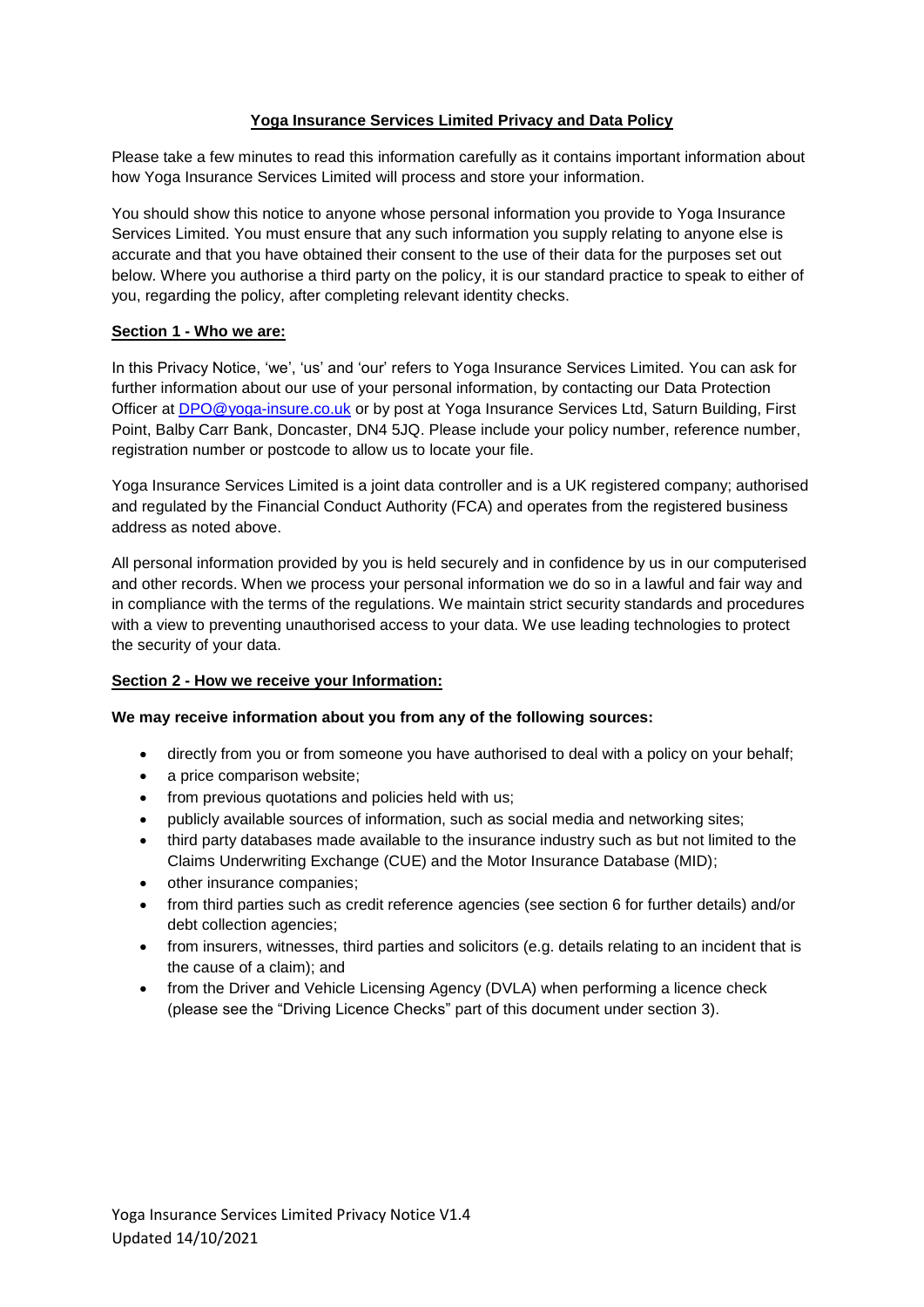## **Section 3 - Information we Collect**

In order for us to provide our services to you and to manage those services we will ask you to share your personal information with us. The information we collect about you varies depending on the product used and your requirements. We may collect:

- personal information about you such as your name, address, contact details and date of birth;
- information about what and/or who you want to insure, such as vehicle details and named drivers, your home and business;
- all other personal information that is provided to us when completing an application for an insurance quote for any policy;
- any special categories of data, e.g. information about to your health and/or previous convictions – please see the "Special Categories" information below;
- details about your claims history;
- financial details, such as bank account and card details;
- driving licence information, national insurance number (optional) and/or a DVLA driving licence check code – please see the "Driving Licence" section of this notice for further details;
- Information to help us improve and monitor our online consumer quote journey, this includes a recording of your online quote journey which is powered by Smart Look [\(www.smartlook.com\)](http://www.smartlook.com/). Please note that your personal data is blanked out from the recording; and
- information about your use of our website such as your IP address, which is a unique number identifying your computer.

### Special Categories

Some of the personal information we ask you to provide may be sensitive (special category) as defined in the legislation, e.g. you may have to give us information about your medical history, criminal convictions and driving offences. We are allowed under the legislation to collect such information for specified "insurance purposes" without your specific consent but it will only be used for the purposes set out in section 5.

### Driving Licence Checks

If you provide your driving licence number, national insurance number (optional) and/or a DVLA check code, this information may be passed to the DVLA, the HMRC (Her Majesty's Revenue and Customs) and DWP (Department of Work and Pensions) in order to confirm your identity, your (or any named driver's) licence status, entitlement, relevant restrictions and endorsements/conviction data. Undertaking searches using this information will help us to prevent fraud and check the information is correct on your policy.

### **Section 4 – How Long Will we Keep your Data on Record?**

If you have a policy with us, your data will be held on record for 7 years from the expiry, cancellation or lapse of your policy. Your data is held for the purposes for which it was collected originally and to assist the insurer in the establishment, exercise or defence of a legal claim. Your personal data will be deleted from our systems after this period.

If you have not purchased a policy with us but you have had a quotation, your data will be held on record for 5 years for fraud and crime prevention purposes. This will allow us to monitor if information has changed on a quotation to fraudulently obtain a lower premium. It also allows us to see if your details have been used fraudulently. Your personal data will be deleted from our systems after this period.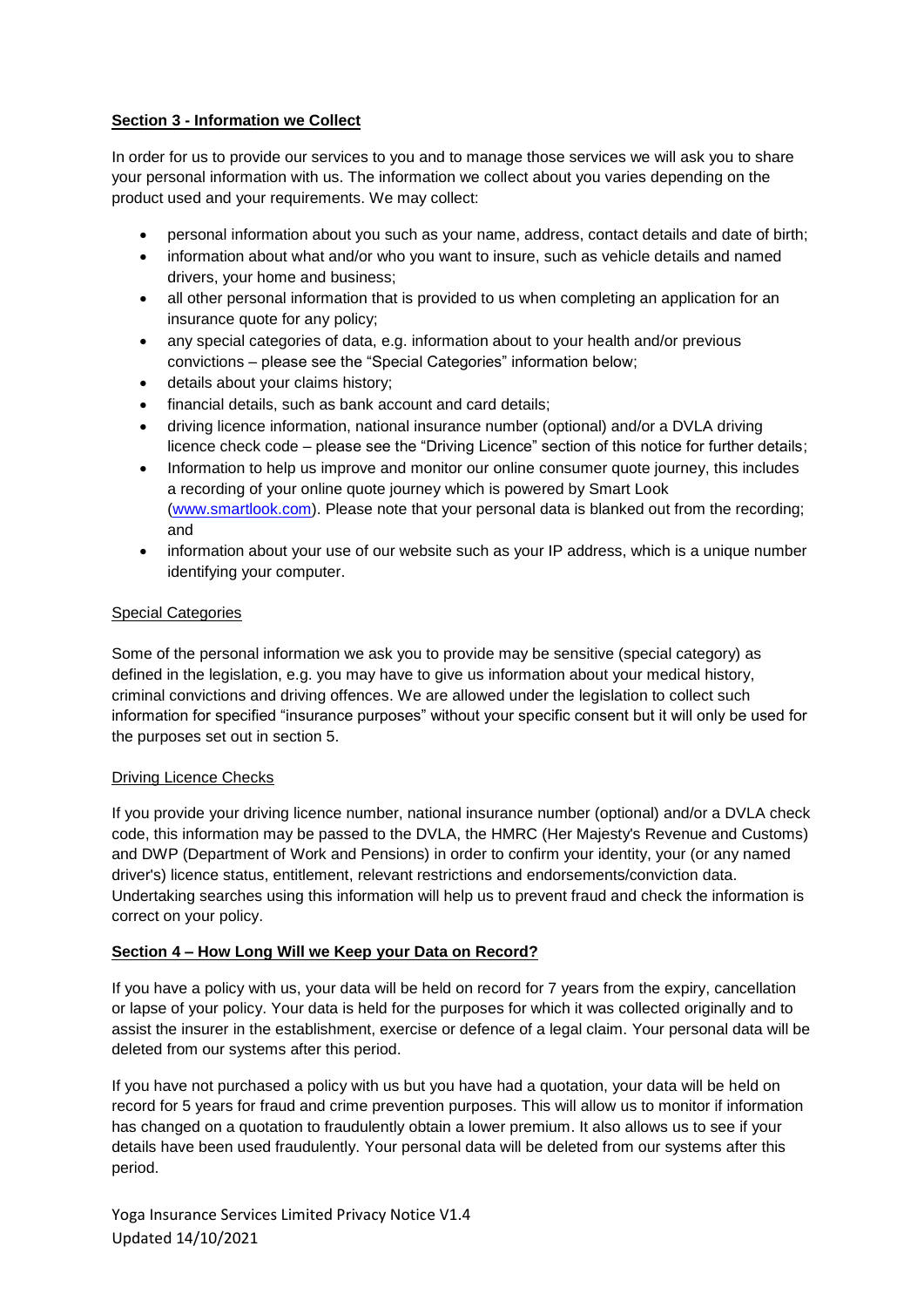# **Section 5 - Why we Collect Information and how it's Used**

The collection and use of information (also known as processing) such as your name, address, date of birth, claims history, what/who you would like to insure, medical conditions and conviction details are necessary to provide you with an insurance quotation and/or an insurance contract. Without this information, we will be unable to assess your application and/or provide claims services. We also process information based on consent (if given), legal obligations and for the purposes of legitimate interest.

Our assessment of your insurance application may involve an automated decision or profiling to determine whether we are able to provide a quotation and/or the price. If you object to an automated decision or profiling that is required to determine your insurance premium, then we will be unable to provide you with an insurance quotation, amendment or renewal.

We also collect information for the following reasons:

- assessing your insurance application and arranging your insurance policy;
- to check databases showing no claims discount entitlement, claims and driving licence records;
- to take payments and arrange premium finance if required;
- managing your insurance policy including changes, claims handling and issuing policy documentation to you;
- assisting the insurer in the establishment, exercise or defence of a legal claim;
- providing you with the services described in your policy documents;
- providing you with additional insurance products if they are included on your policy;
- keeping you up to date with important information about your policy with us;
- keeping records about you and our correspondence with you as well as your current and past insurance policies and history of insurance claims;
- preventing and detecting fraud, financial crime and anti-money-laundering;
- to provide sales information to third parties such as a price comparison website which you may have used to purchase a policy with us, so that we can fulfil our contractual responsibilities to them;
- carrying out statistical and trend research and analysis which may include computerised processes which profile you. This is to better understand, predict and forecast our customer's or prospective customer's preferences and to improve the products and services we offer;
- in order to recover any outstanding debts owed to us; and
- recording calls for training and monitoring purposes, to improve the quality of our service, to help us deal with queries or complaints from you and to prevent and detect fraud and financial crime. We may also use CCTV recording equipment in and around our premises for monitoring and security purposes.

### **Section 6 - Who we might Share your Information With:**

We may share your personal information with:

- the insurance company who underwrites your policy for the purpose of the contract;
- other insurers, business partners, agents or carefully selected third parties providing a service to us or on our behalf, such as: processing our mail, taking payments, sending texts, providing IT systems and administrative services;
- the third party companies Click4Assistance and WhosOn who provides our online live chat software. For information about how they process and store your data, please visit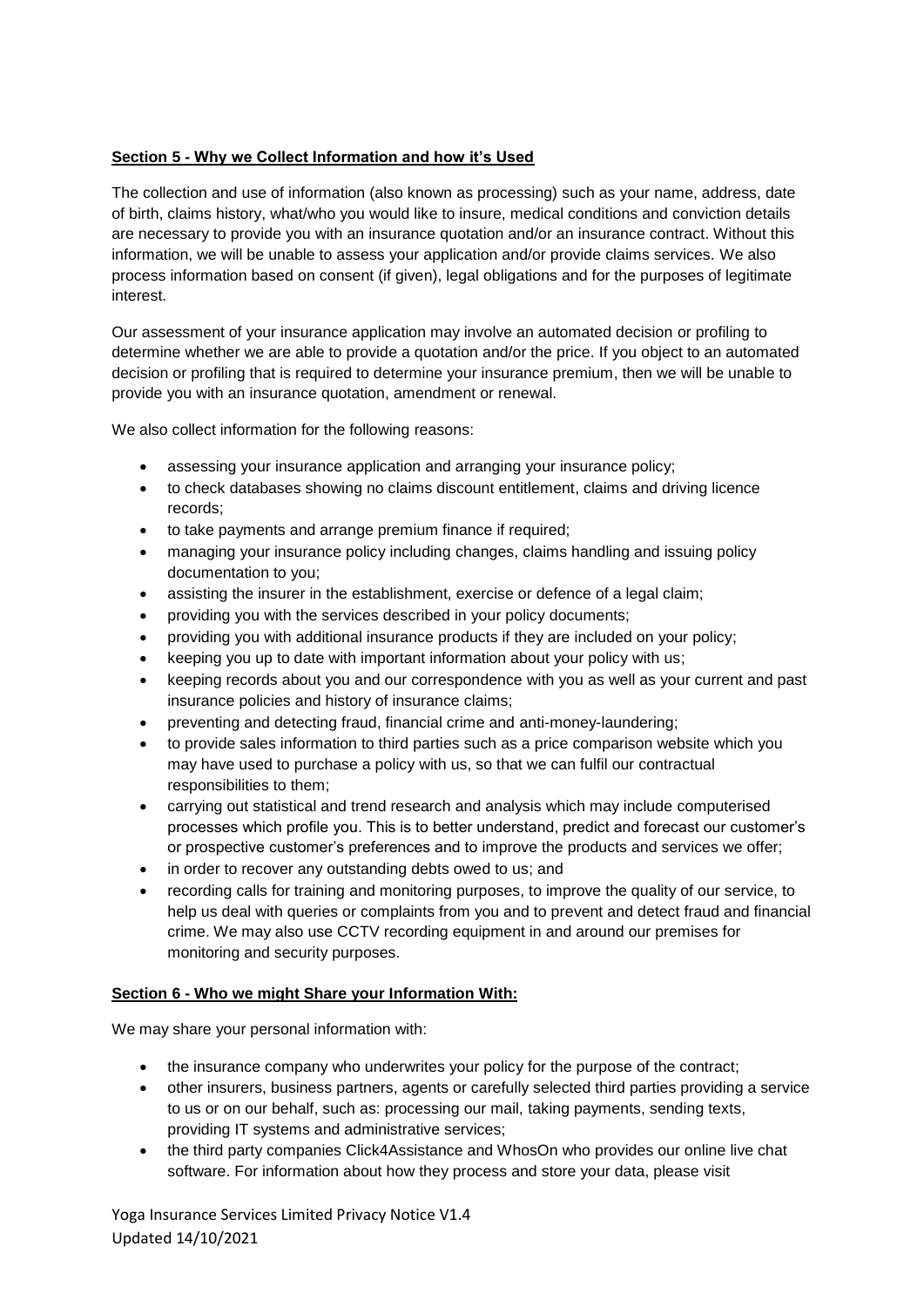<www.click4assistance.co.uk/click4assistance-web-chat-software-cookie-policy> for Click4Assistance and [www.whoson.com/privacy/](https://www.whoson.com/privacy/) for WhosOn;

- One Call Claims Limited who handles claims on behalf of Yoga Insurance Services Limited. Please see the "Claims Management" section below. Their registered address is Unit 1, Carolina Court, Doncaster, South Yorkshire, DN4 5RA and their privacy information can be found at [www.onecallclaims.co.uk/privacy-statement;](http://www.onecallclaims.co.uk/privacy-statement)
- the companies that provide our additional products such as Breakdown, Guaranteed Hire Vehicle, Total Loss Top Up, Tools in Transit, Excess Reducer, Home Emergency, Home Legal and Helmet and Leather cover;
- organisations that have a specific role laid out in law such as statutory bodies, regulatory authorities, auditors, ombudsman and other authorised bodies;
- other organisations where we have a duty to or are permitted to disclose your personal information by law (e.g. if we received a valid request from the police or other third party organisation in the interest of preventing and detecting crime);
- The Motor Insurance Database (MID) managed by the Motor Insurance Bureau (MIB)
- fraud prevention agencies and operators or registers available to the insurance industry to check information you provide. These include the Claims and Underwriting Exchange (CUE) and Motor Insurance Anti-Fraud and Theft Register (MIAFTR);
- other insurance companies and brokers such as One Call Insurance Services Limited for fraud and crime prevention. Their registered address is First Point, Balby Carr Bank. Doncaster, DN4 5JQ and their privacy information can be found at [www.onecallinsurance.co.uk/privacy-policy;](http://www.onecallinsurance.co.uk/privacy-policy)
- credit reference agencies to check your credit history. Further details of this can be found below under the Credit Reference Agencies section;
- another company, if our business or part of it is bought or taken over by that company to ensure your insurance policy can continue to be serviced or as part of preliminary discussions with that company about a possible sale or take over;
- other third parties if you have given us your permission to do so or there is sufficient reason to believe they are acting on your behalf;
- One Call Mortgage Hub for the purposes of marketing, only if you have given prior consent. Their registered address is First Point, Balby Carr Bank. Doncaster, DN4 5JQ; and
- Facebook for audience matching purposes. Your data is only used by Facebook to understand your likes and interests so they can direct marketing to others with similar likes and interests. Once they have matched the information, they delete your data. High security and encryption measures are in place when sharing any data.

In the case where we need to share data about you outside of the UK, we will ensure that your personal data is kept securely, is only used for the purposes set out in this Privacy Policy and is afforded equivalent protection as it would be if it were processed in the UK.

### **Claims management**

In the event of a claim, you will be directed to the claims management company One Call Claims Limited who handle claims on behalf of Yoga Insurance Services Limited. We may need to disclose information to One Call Claims in order to assist them with your claim. We may also share your information with any other party involved in that claim such as third parties, their insurer, solicitor or representative and medical teams, the police or other investigators.

### **Credit Reference Agencies**

In order to process your application we will supply your personal information to credit reference agencies (CRAs) and they will give us information about you, such as about your financial history. We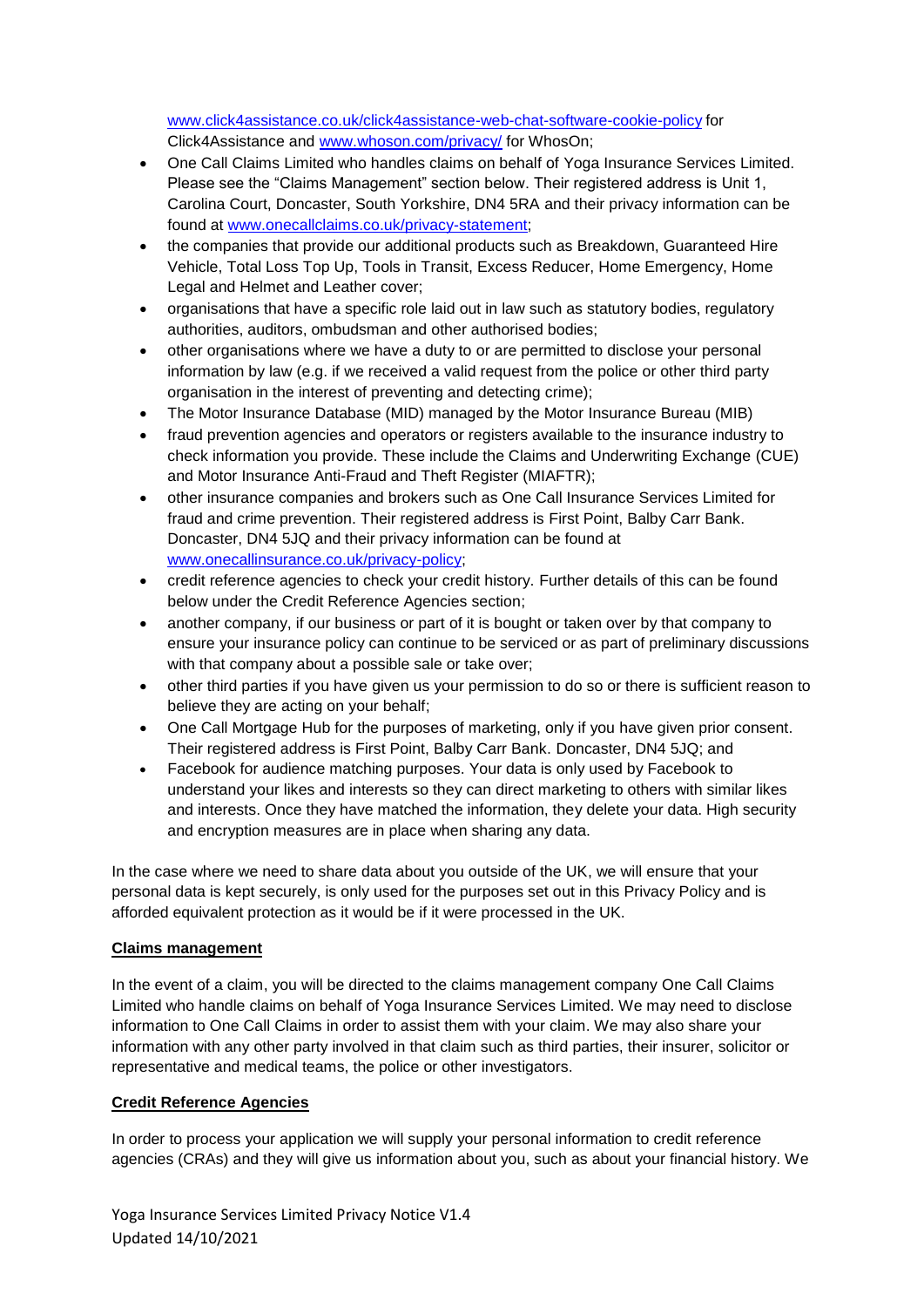do this to assess creditworthiness and product suitability, check your identity, manage your account, trace and recover debts and prevent criminal activity.

When CRAs receive a search from us they will place a search footprint on your credit file that may be seen by other lenders.

We will also continue to exchange information about you with CRAs on an ongoing basis, including about your settled accounts and any debts not fully repaid on time. CRAs will share your information with other organisations. Your data will also be linked to the data of your spouse, any joint applicants or other financial associates.

The identities of the CRAs, and the ways in which they use and share personal information, are explained in more detail at [www.transunion.co.uk/crain,](http://www.transunion.co.uk/crain) [www.equifax.co.uk/crain](http://www.equifax.co.uk/crain) and [www.experian.co.uk/crain](http://www.experian.co.uk/crain)

### **Section 7 - Your Rights and Access to your Information:**

You have a number of rights concerning the personal information we use, these include the right to:

- ask for access to and a copy of your personal information, this is also known as subject access. Please see the "Subject Access" section for more information;
- ask us to correct the personal information;
- ask us to delete the personal information. Please see the "Deleting Data" section for more information;
- ask us to restrict the use of your personal information;
- ask us to object to the use of your personal information;
- where you have previously given us your consent to use your personal information, withdraw that consent;
- complain to the Information Commissioner's Office at any time if you object to the way we use your personal information. For more information please go to [www.ico.org.uk;](http://www.ico.org.uk/) and
- object to an automated decision including profiling.

#### Subject Access

To request a copy of your data please contact us at [DPO@yoga-insure.co.uk](mailto:DPO@yoga-insure.co.uk) or write to us at DPO. Yoga Insurance Services Ltd, First Point, Balby Carr Bank, Doncaster, DN4 5JQ. Please include your policy number, reference number, registration number or postcode to allow us to locate your file.

We will respond to your request within 30 days. If the request is complex or if it requires access to a large amount of information, we may extend this by up to 2 months. We will notify you in these cases.

We will provide this information free of charge unless your requests are unfounded or excessive. In these cases, we reserve the right to charge a reasonable fee or refuse the request.

#### Deleting Data

You have the right to request your data to be removed from our systems. This right only applies in certain circumstances. We may refuse your request if:

- we need your information for the purposes of an insurance contract;
- we need to assist the insurer in the establishment, exercise or defence of a legal claim; or
- we have a legal obligation to keep your information.

#### **Section 8 - Direct Marketing:**